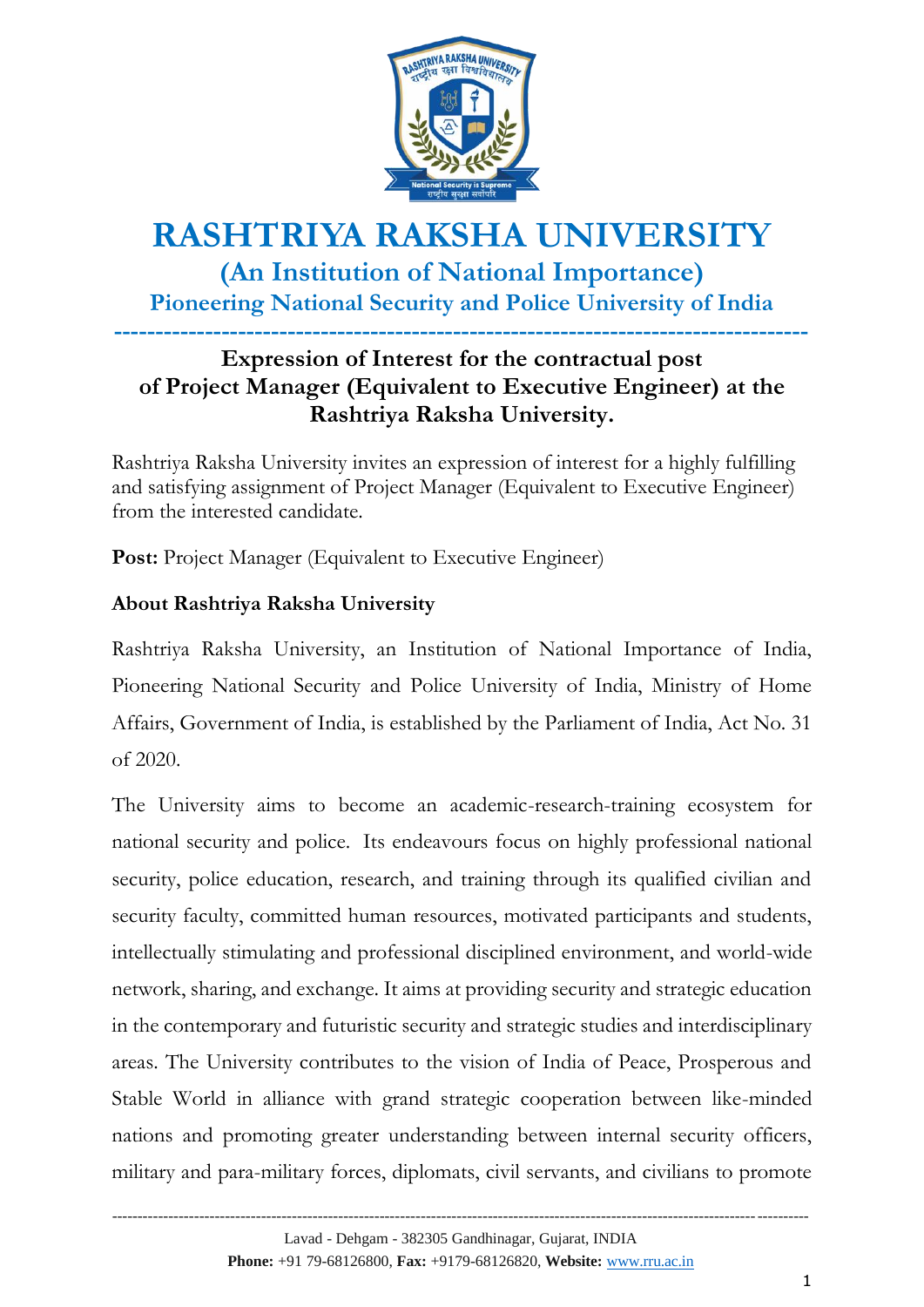the cause of the Nation. It adopts a two-tier approach, at the national and international levels, in its education, research and training, and extension in order to achieve capabilities to respond to the needs, expectations, and aspirations of the security and strategic institutions and forces as well as law-making, governance, judiciary, economy and the civil society organizations.

#### **Essentials Qualification & Experience:**

 Bachelor's degree in Building Construction, Construction Management, Civil Engineering, or Architecture.

 Have minimum 06 years of experience in the field of Civil Engineering in government or local bodies or Government undertaking board or Corporation or Limited Company established under act or University, on senior-level post.

 Experience in the Construction of Academic Buildings, Hostels at similar Educational Institutions will be preferred.

- Comfortable reading and understanding blueprints and drawings.
- Proficient in Microsoft Office and general computer software.
- Demonstrated knowledge of construction, engineering, and architecture principles.
- Ability to budget, schedule, negotiate, and control costs.

 High degree of familiarity with contract and subcontract documents, terms, and conditions.

- Strong leadership and management skills.
- Quality control assurance at field work

## **Responsibilities for Construction Project Manager (Equivalent to Executive Engineer)**

Determine and define scope of work and deliverables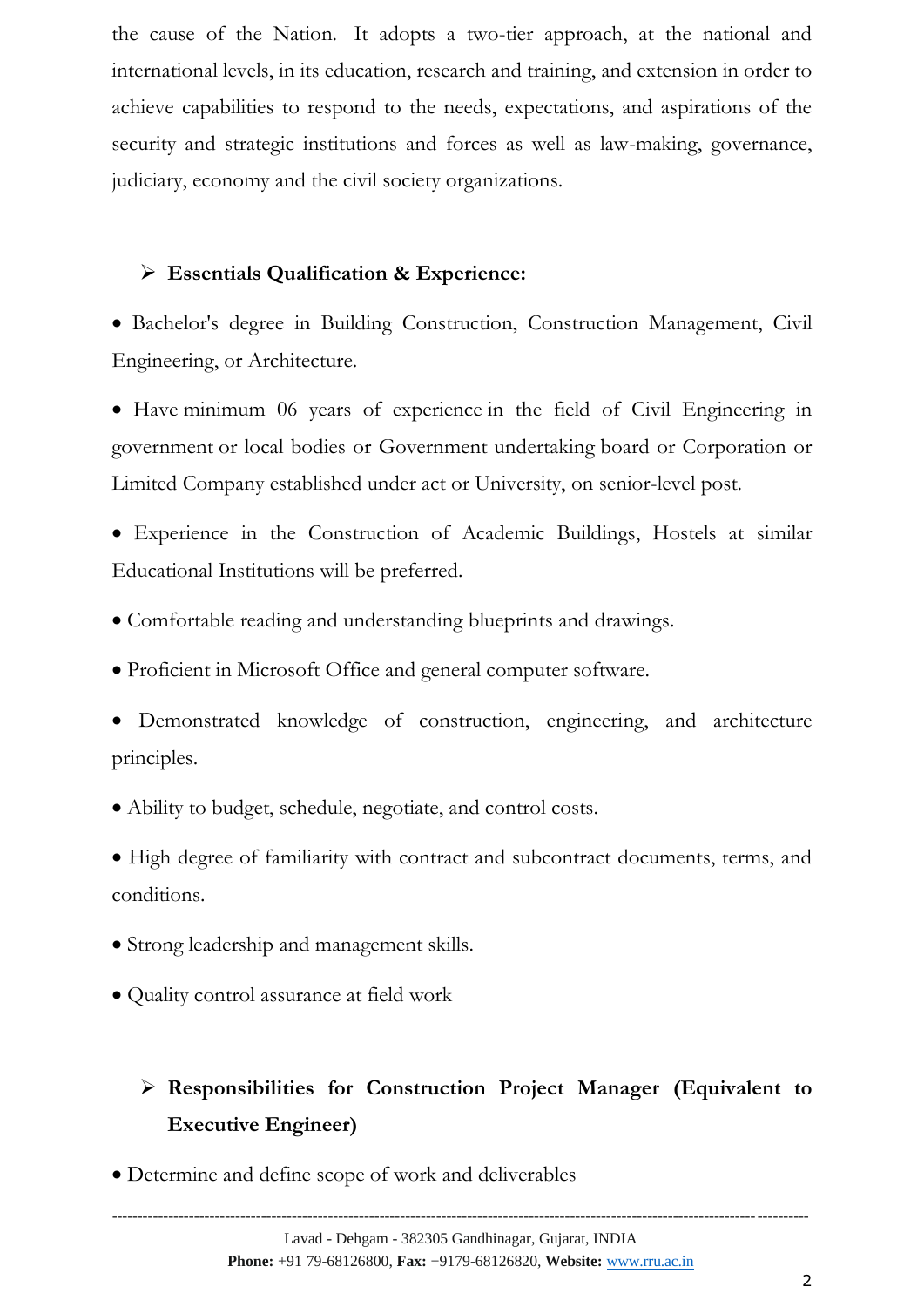- Predict resources needed to complete project
- Obtain necessary permits, approvals, and other regulatory prerequisites
- Draft and submit budget based on scope of work and resource requirements
- Manage costs in order to meet budget
- Provide direction over contracts and subcontracts
- Manage construction schedule and activities
- Issue progress updates as needed regarding costs and timelines
- Ensure work is done in compliance with all relevant building and safety code

 Coordinate efforts across entire project between architects, designers, engineers, and subcontractors

### **RRU pro-actively pursues the empowerment of qualified female candidates in the overall setup of the University.**

- **Monthly Remuneration to be offered:** INR 1,00,000/-
- **Contract Period:** 364 days
- **Application documents to be shared:**
- Interested candidates can submit their resume with the application form on or before 28th March 2022 till 1700 HRS to **[career@rru.ac.in](mailto:career@rru.ac.in)**
- The short-listed candidates will be called for interviews (online/offline as per prevailing Covid-19 situation) after a due screening of the applications in the last week of March 2022 or 1st week of April 2022.
- For any query or clarification, please feel free to contact **[ar.hr@rru.ac.in](mailto:ar.hr@rru.ac.in)**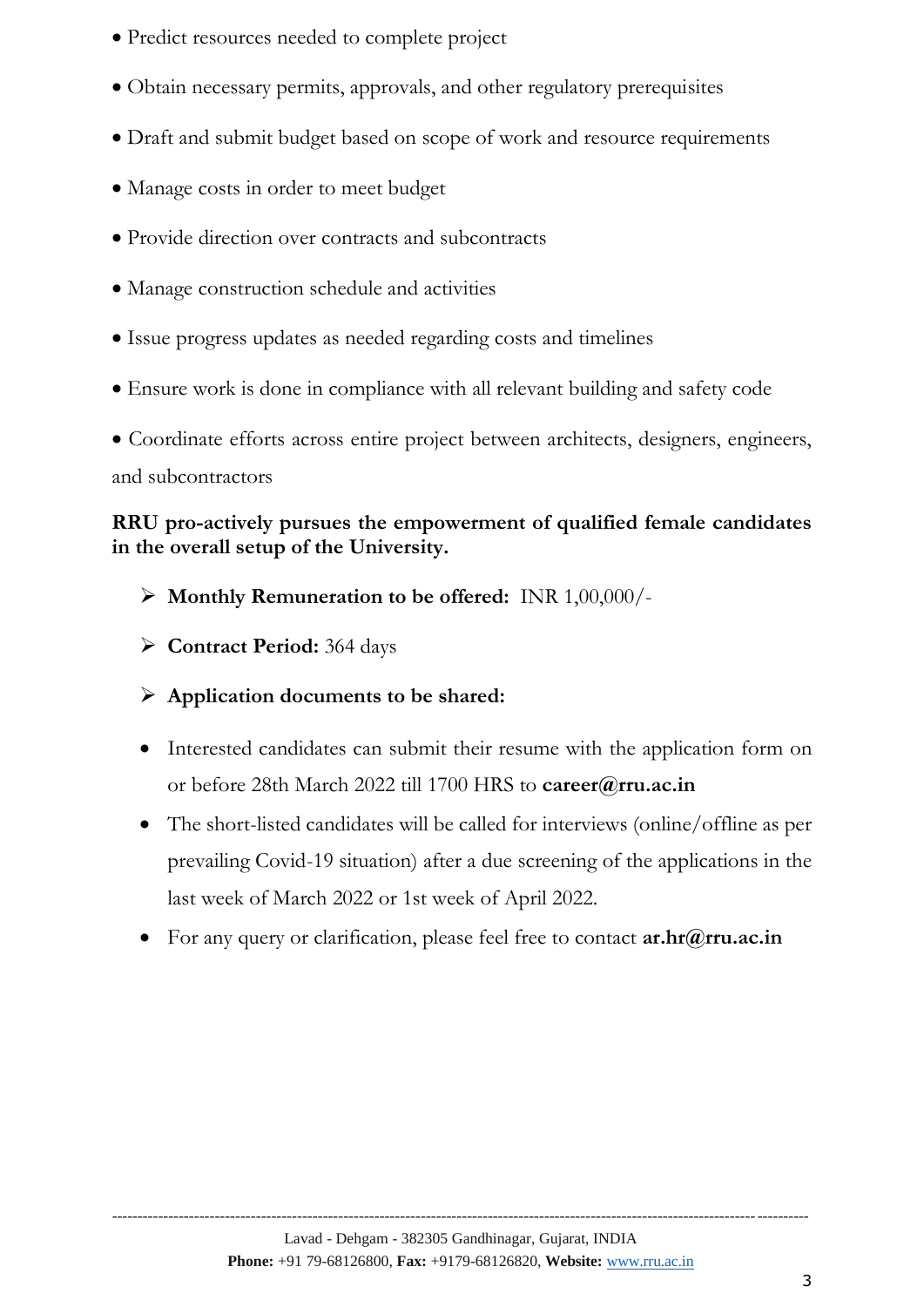#### **General Instructions**

- **1.** The prescribed qualifications and/or experience shall be the minimum, and the mere fact that a candidate possesses the same shall not entitle him/her for interview. The Rashtriya Raksha University shall have the right to restrict the number of candidates to be interviewed to a reasonable level based on better or higher qualifications and experience than the minimum prescribed.
- **2.** The contractual appointment shall end on the stipulated date of expiry of contract in appointment letter. Selected candidates shall have no right to renewal, extension of conversion into permanent employment.
- **3.** The University retains the discretion not to make any appointment to this vacancy, to make an appointment at a revised remuneration, or to make an appointment with a modified job description and to fix revised qualification, experience, remuneration and requirements.
- **4.** Canvassing or influencing in any form on behalf of any candidate will disqualify such candidate. Rashtriya Raksha University reserves the right to take appropriate action against such candidate.
- **5.** All the candidates are expected to download Brief Profile Form from University website, duly fill and bring along with them the "Brief Profile Form" for the interview. The Form should be neatly and legibly filled or typed preferably in at least 12 Garamond font size.
- **6.** Read carefully qualification & experience for the requirements of the relevant discipline and apply only if you have requisite qualifications and experience.
- **7.** The Rashtriya Raksha University shall have the right to:
	- a. relax any of the qualifications/experience at its discretion;
	- b. draw/ reserve panel(s) against the possible vacancies in the near future;
- **8.** Experience and qualification will be reckoned as on the date of interview.
- **9.** No TA / DA shall be paid to the candidates for attending the interview.
- **10.**In case of any inadvertent mistake in the process of selection, which may come to notice at any stage even after the issue of appointment letter, the Rashtriya Raksha University reserves the right to modify / withdraw / cancel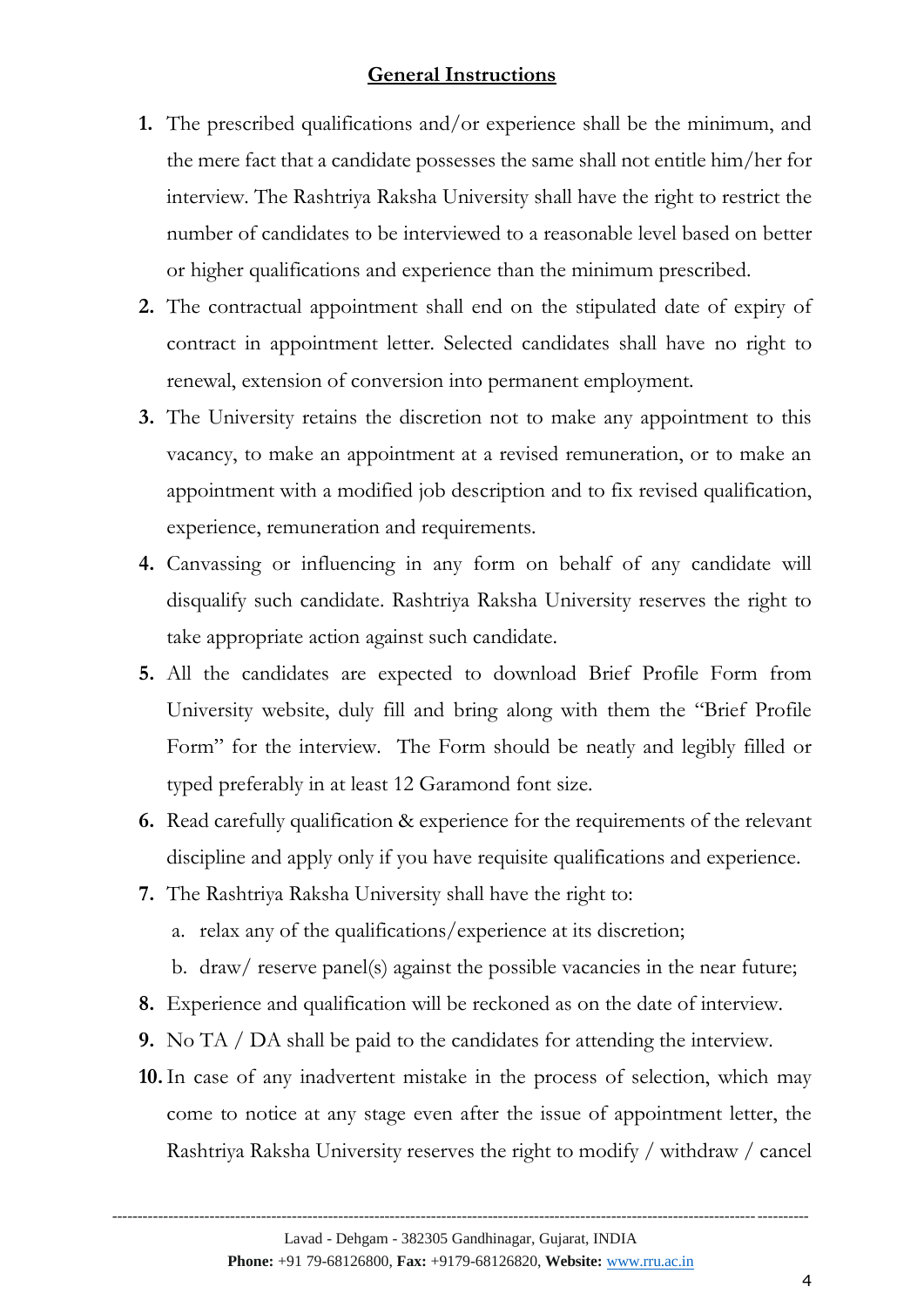any communication or offer, made to the candidates at any stage.

- **11.** In case of any dispute / ambiguity that may occur in the process of selection, the decision of the Rashtriya Raksha University shall be final and binding.
- **12.** No correspondence will be entertained from candidates regarding postal delays, conduct and result of interview and reasons for not being called for interview.
- **13.**Candidate has to stay at Rashtriya Raksha University, Lavad Campus, if required.
- **14.** The appointment shall be governed by the rules, regulations and/or decision of the Rashtriya Raksha University. Depending upon the experience of the candidate, needs and interest of University, the University may offer appropriate monthly fixed remunerations.
- **15.** The candidates are required to bring three copies of their resume with photograph, affixed on all copies, original and one set of photocopy of their Academic certificates, Experience certificate and other documents.
- **16.** Qualified female, reserved category, minority candidates are strongly encouraged.
- **17.**COVID-19 Guidelines to be followed during the walk-in-interview as per Annexure-II. Candidate has to submit the Corona self-declaration form to security before entering in to the premises of the University as per Annexure-III.
- **18.**Candidate has to download the brief profile of the candidate for teaching staff for Online & Walk-In-Interview from the RRU website. Filled the form for the same and produce at the time of document verification with all necessary documents with true copy.
- **19.**Address: Rashtriya Raksha University, Lavad, Dahegam, Gandhinagar-382305, Gujarat, India.
- **20.**Rashtriya Raksha University reserves the right to cancel the recruitment at any stage without giving a reason.
- **21.**If you have any query/questions/information, please write only on [career@rru.ac.in](mailto:career@rru.ac.in)
- **22.**The University retains the clarification to offset the experience with education